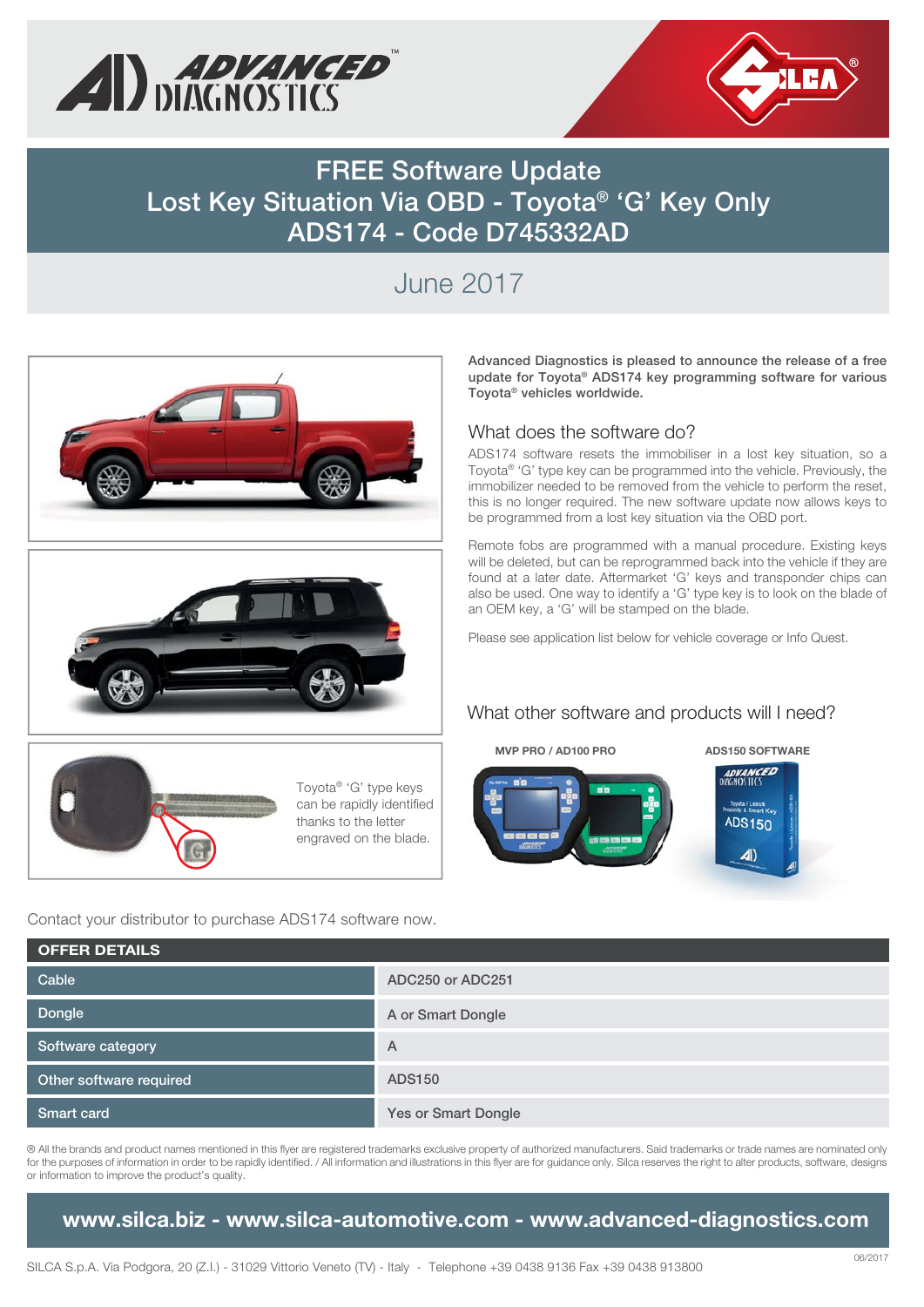



# **ADS174 Software Applications**

Lost Key Situation Via OBD - Toyota® 'G' Keys

| <b>TABLE - EUROPE</b>                                    |                      |                                 |                         |            |                     |                      |                          |                         |                        |
|----------------------------------------------------------|----------------------|---------------------------------|-------------------------|------------|---------------------|----------------------|--------------------------|-------------------------|------------------------|
| $\bullet$                                                |                      | $\overline{\bullet}$            | $\overline{\mathbf{C}}$ | PIN<br>Col | PRO                 | $\bullet$            | 85                       | $\overline{\mathbb{C}}$ | $\bigoplus$ in<br>REF. |
| Toyota <sup>®</sup> Hilux (Blade)<br>2008 onwards        | $\blacktriangledown$ | 仙,                              |                         |            | ADC250 or<br>ADC251 | A or<br>Smart Dongle | $\boldsymbol{\varkappa}$ | ID6E                    | TOY43ATE               |
| Toyota <sup>®</sup> IQ (Blade)<br>2008 to 2014           | $\checkmark$         | $\mathbf{C}$                    | $\boldsymbol{\times}$   |            | ADC250 or<br>ADC251 | A or<br>Smart Dongle | $\boldsymbol{\varkappa}$ | ID6E                    | TOY43ATE               |
| Toyota <sup>®</sup> Land Cruiser (Blade)<br>2009 to 2013 | $\blacktriangledown$ | $\textcolor{red}{\blacksquare}$ |                         |            | ADC250 or<br>ADC251 | A or<br>Smart Dongle | $\boldsymbol{\varkappa}$ | ID6E                    | TOY43ATE               |
| Toyota <sup>®</sup> Rav 4 (Blade)<br>2012 onwards        | $\checkmark$         | $\mathbf{w}$                    |                         |            | ADC250 or<br>ADC251 | A or<br>Smart Dongle | $\mathbf x$              | ID6E                    | TOY43ATE               |

| <b>TABLE - ASIA</b>                                    |                      |                      |                                                                        |                            |                                   |                             |                            |            |                          |
|--------------------------------------------------------|----------------------|----------------------|------------------------------------------------------------------------|----------------------------|-----------------------------------|-----------------------------|----------------------------|------------|--------------------------|
| $\sum$                                                 |                      | $\overline{\bullet}$ | $\left\lceil \frac{\mathbb{P} \mathbb{N}}{\blacklozenge} \right\rceil$ | <b>PIN</b><br>å            | PRO                               | $\mathbf{r}$                | 85                         | $\bigcirc$ | $\bigotimes$ iea<br>REF. |
| Toyota <sup>®</sup> Camry (Blade)<br>2006 to 2009      | $\blacktriangledown$ | $\bigcirc$           | ×                                                                      | $\mathbf{x}$               | $ADC250$ or<br>ADC251             | A or<br><b>Smart Dongle</b> | $\boldsymbol{\mathcal{Z}}$ | ID6E       | TOY43ATE                 |
| Toyota <sup>®</sup> Corolla (Blade)<br>2010 onwards    | $\blacktriangledown$ | $\mathbf{w}$         | $\boldsymbol{\times}$                                                  | $\mathbf{x}$               | $ADC250$ or<br>ADC <sub>251</sub> | A or<br>Smart Dongle        | $\left( \infty \right)$    | ID6E       | TOY43ATE                 |
| Toyota <sup>®</sup> Fortuner (Blade)<br>2009 onwards   | $\checkmark$         | $\bigcirc$           | ×                                                                      | $\left( \mathsf{x}\right)$ | $ADC250$ or<br>ADC251             | A or<br><b>Smart Dongle</b> | $\left( \infty \right)$    | ID6E       | TOY43ATE                 |
| Toyota <sup>®</sup> Highlander (Blade)<br>2010 onwards | $\blacktriangledown$ | $\bigcirc$           | X                                                                      | $\mathbf{x}$               | ADC250 or<br>ADC <sub>251</sub>   | A or<br>Smart Dongle        | $\left( \infty \right)$    | ID6E       | TOY43ATE                 |
| Toyota <sup>®</sup> Hilux (Blade)<br>2011 onwards      | $\checkmark$         | $\mathbb{I}$         | X                                                                      |                            | ADC250 or<br>ADC251               | A or<br><b>Smart Dongle</b> | X                          | ID6E       | TOY43ATE                 |

**Important Note:** To prevent damage to the Smart Dongle, ensure that the ignition is turned off when connecting the tester to the vehicle.

® All the brands and product names mentioned in this flyer are registered trademarks exclusive property of authorized manufacturers. Said trademarks or trade names are nominated only for the purposes of information in order to be rapidly identified. / All information and illustrations in this flyer are for guidance only. Silca reserves the right to alter products, software, designs or information to improve the product's quality.

**www.silca.biz - www.silca-automotive.com - www.advanced-diagnostics.com**